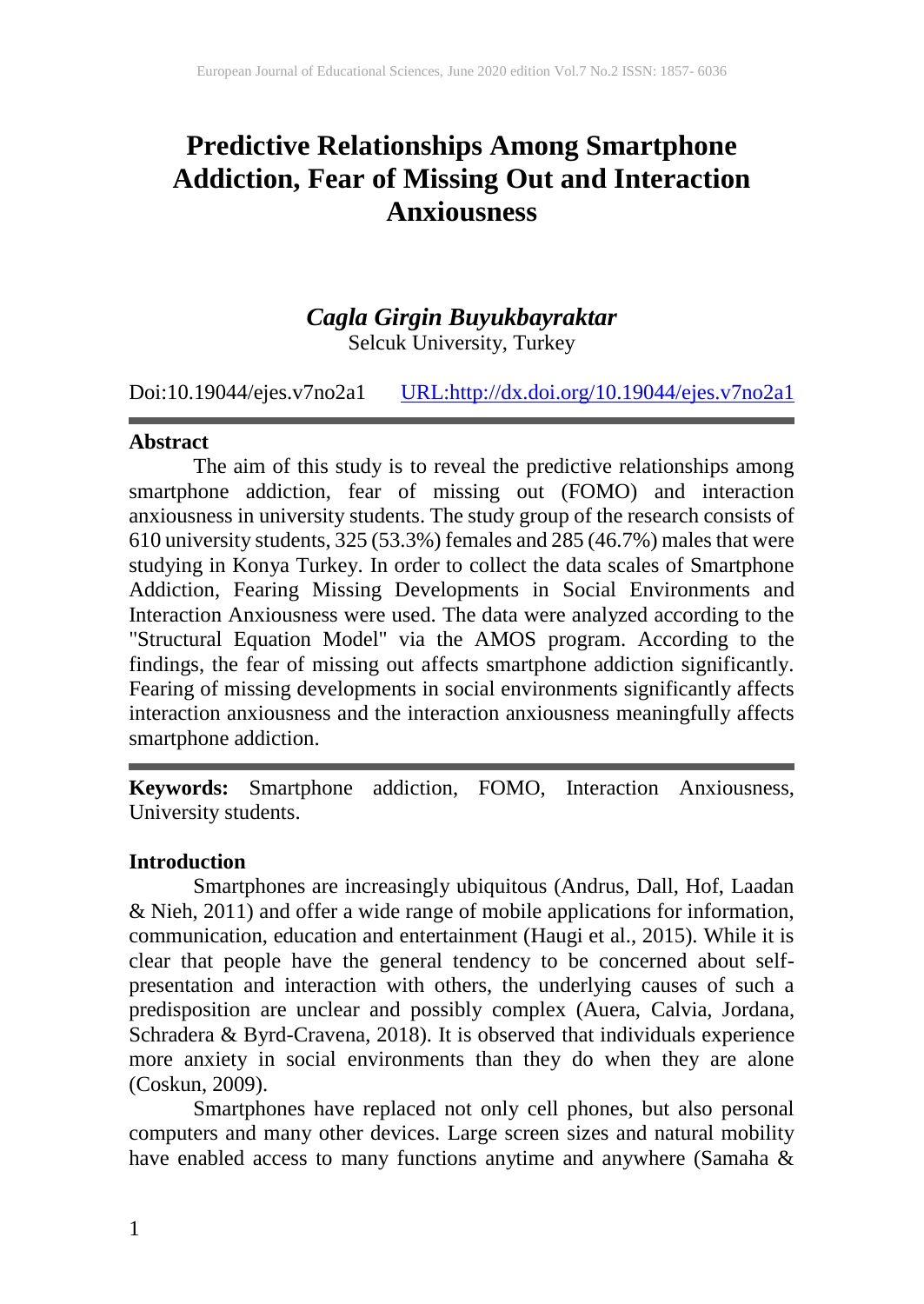Hawi, 2016). In addition to these advantages, due to the fact that smartphones allow the use of many features of the internet, it has emerged that addiction to smart phones causes physical and psychosocial problems (O'Reilly, 1996). Excessive smartphone usage causes a decrease in real life social interaction (Kuss & Griffiths, 2011). Adolescents with poor social competence who are concerned about social interactions find social interactions online less dangerous than real life because of the anonymity provided by the internet (Shin & Jang, 2016). For this reason, according to Bonetti, Campbell & Gilmore (2010), with the widespread use of the Internet, the behavior of individuals' behaviors of establishing and maintaining friendships have begun to be moved to the virtual environment. Based on this situation, technological dependence is significantly more common in young adults (18-30 years old) who are in constant communication via new technologies (Laconi, Tricard  $\&$ Chabrol, 2015).

The fact that information is more accessible than ever, since many people can now access social media on mobile devices, has made it possible for people to become more dependent on consuming information. Social media gives people the opportunity to share information with others easily and allows them to manipulate what other people are doing and saying (Abel, Buff & Burr, 2016; Hetz, Dawson & Cullen, 2015). With this opportunity and with the fear of missing out on social developments, frequent use of internet communication applications can trigger the behavior of following other users' online activities (Wegmanna, Oberst, Stodt & Branda, 2017). The FOMO experience has been made possible by the virtual explosion of real-time sharing provided by social media tools, smartphones and tablets. These tools provide a continuous opportunity to influence what others are missing. While these technological facilities allow more frequent social interaction, they also increase the dependence of trust on mediated communication (Conlin, Billings & Averset, 2016).

Social interaction anxiousness means experiencing anxiety about social situations involving significant direct social interaction with others, such as meeting someone new at a party, talking to an attractive person or expressing views (Kimbrel, Mitchell & Nelson-Gray, 2010). It is at this point that individuals who prefer to communicate with others indirectly, due to the anxiety they experience, are likely to experience the fear of missing out and become dependent on smartphones. Therefore, in this study, it was aimed to reveal the predictive relationships among smartphone addiction, fear of missing out (FOMO) and interaction anxiousness in university students.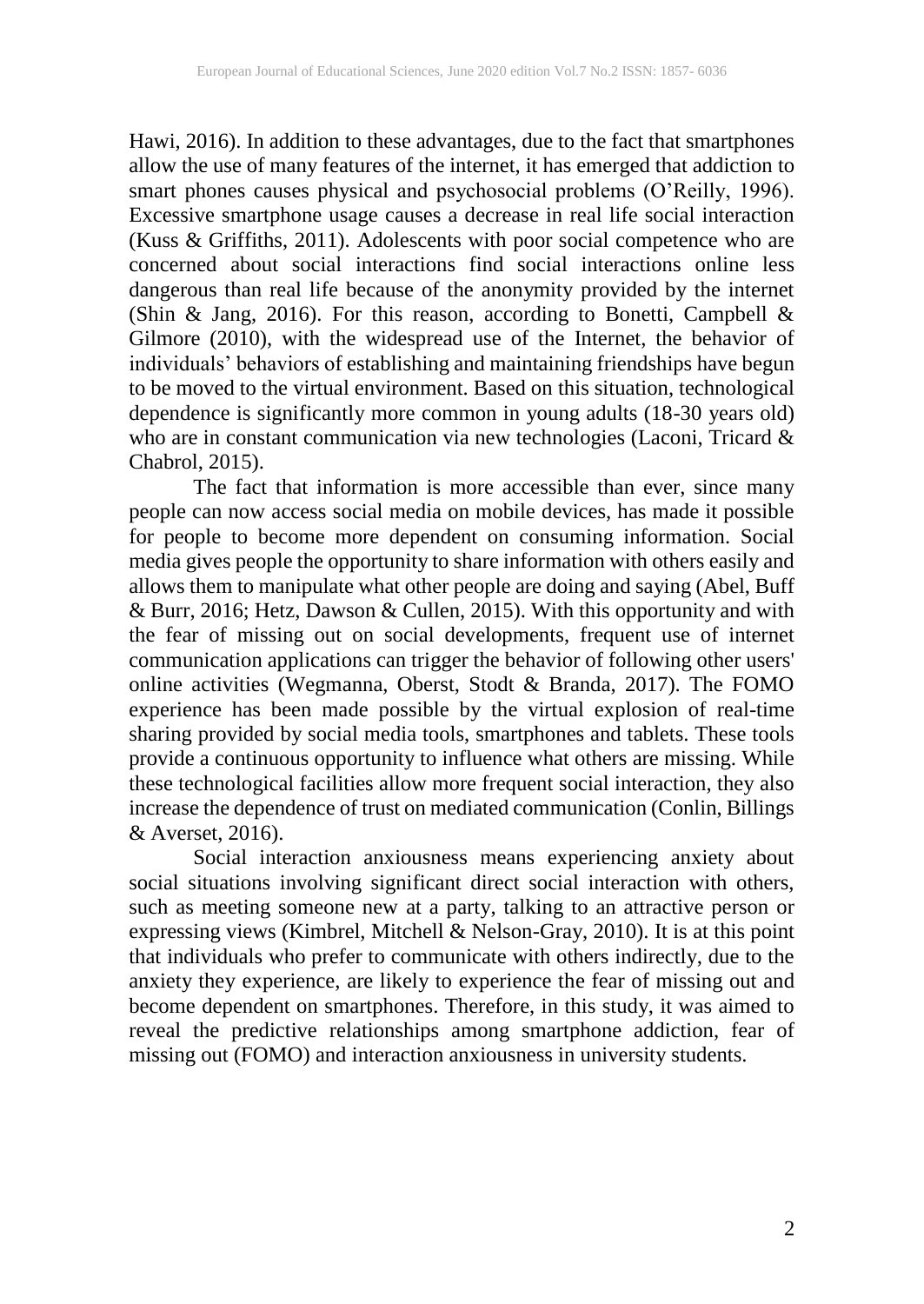#### **Smartphone addiction**

Smartphone addiction is defined as the compulsion to use smartphones, even though individuals can anticipate the risks and negative consequences of their behavior (Kim, Lee, Lee, Nam & Chung, 2014). Smartphone addiction is characterized by symptoms of compulsive behavior, withdrawal, tolerance and functional deterioration (Lopez-Fernandez, 2017) as an impulse control disorder (Park & Lee, 2011; Mok et al., 2014). Besides, according to Jeong, Kim, Yum & Hwang (2016), social networking and playing games are also avenues of smartphone addiction. Smartphones have become the basic devices in daily life; however, the technological advantages of smartphones cause adverse side effects when used excessively (Kim, 2013; Kuss, Griffiths, Karila & Billieux, 2014). Smartphone addiction may be accompanied by anxiety (Hawi & Samaha, 2017a; Elhai, Levine & Hall, 2019), low life satisfaction (Hawi & Samaha, 2017b), and reduced psychosocial well-being (Herrero, Urueña, Torres & Hidalgo, 2019).

#### **FoMO (Fear of Missing out)**

Fear of missing out (FOMO) developments may indicate a certain personal inclination and a certain cognition about FOMO in an online topic (Fox & Moreland, 2015). According to Przybylski, Murayama, DeHaan and Gladwell (2013), the fear of missing out is the fear that other people will have fun without you.

It seems that those who are afraid of missing out on social happenings use social media extensively because they feel that they need to be constantly aware of everything that is happening in their social networks as a means of their basic satisfaction needs (Przybylski, Murayama, DeHaan & Gladwell, 2013). Social media use can only be one result of FOMO. The ones who have high FOMO and who are staying connected with others can be affected negatively in terms of their mental and physical health (Baker, Krieger & LeRoy, 2016).

#### **The Interaction Anxiousness**

Although social anxiety is seen as a unified theory, there are subcategories of social anxiety, such as the fear can be limited to a particular situation or it can be generalized and show up in many situations. Attempts to classify the causes of anxiety distinguish between those involving others observing or examining them, and those involving social interactions such as speaking or greeting (Liebowitz, 1987, quoted by Habke, Hewitt, Norton & Asmundson, 1997). Accordingly, social and social interaction anxiousness can be divided into two categories: general fear of social interaction situations/social phobia, and fear of being socially examined during routine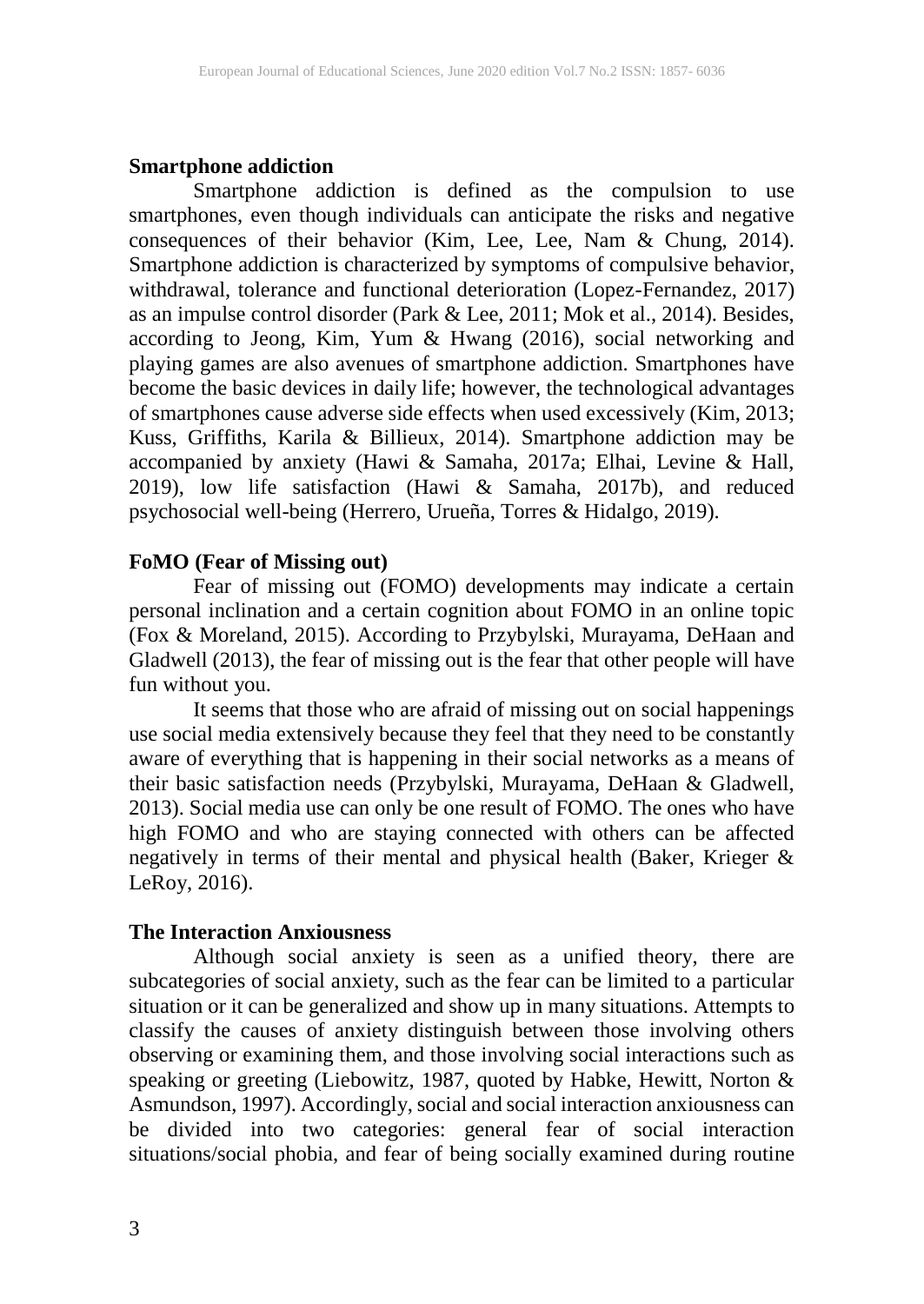activities (Lyvers, Hanigan & Thorberg, 2018). Social interaction anxiousness is defined as individuals' anxiety in different social environments (Leary & Kowalski, 1993), meeting with others, fear and avoidance of interaction and self-expression (Kashdan, 2004). Disturbing emotions are among the main symptoms of social interaction anxiousness (Pierce, 2009), which is also defined as meeting other people and having trouble in speaking with them (Mattick & Clarke, 1998). Individuals with social interaction anxiousness tend to be self-conscious and criticize themselves more during social experiences (Hirsch, Clark, Mathews & Williams, 2003). The interaction anxiousness scale used in this study is also important in terms of emphasizing the emotional element of social tension (Coskun, 2009).

Individuals who prefer to communicate with others indirectly, due to the anxiety they experience, are likely to experience the fear of missing out and become dependent on smartphones. At this point, it was aimed to reveal the predictive relationships among smartphone addiction, fear of missing out (FOMO) and interaction anxiousness in university students.

## **Method**

In the research, it was aimed to test the model that was formed with relationship among the fear of missing out, interaction anxiousness and smartphone addiction. For this purpose, the relational survey model, which is a sub-type of the general survey model, was used. Relational survey model is the research conducted to determine the relationships between two or more variables (Buyukozturk, Kilic-Cakmak, Akgun, Karadeniz & Demirel, 2014).

## **Study Group**

The study group of the research was formed with university students in the province of Konya in Turkey who volunteered to participate in the study. The study group consisted of 325 (53.3%) females and 285 (46.7%) males, for a total of 610 subjects. There were 185 students (30.3%) between the ages of 18-20, 262 (43.0%) between the ages of 21-23 and 163 (26.7%) over the age of 24. According to their years of study, there were 96 (15.7%) freshmen, there were 226 (37.0%) students who were in their second year, there were 149 people (24.4%) who were in their third year and 139 (22.8%) in their final year.

## **Data Collection Tools The Fear of Missing Out scale (FOMOs)**

In order to measure students' fears of missing out on social happenings, the Fear of Missing Out scale (FOMOS) developed by Przybylski, Murayama, DeHaan & Gladwell (2013) was used in the research. The high score obtained from the scale, consisting of 10 items and a five-point Likert type, shows that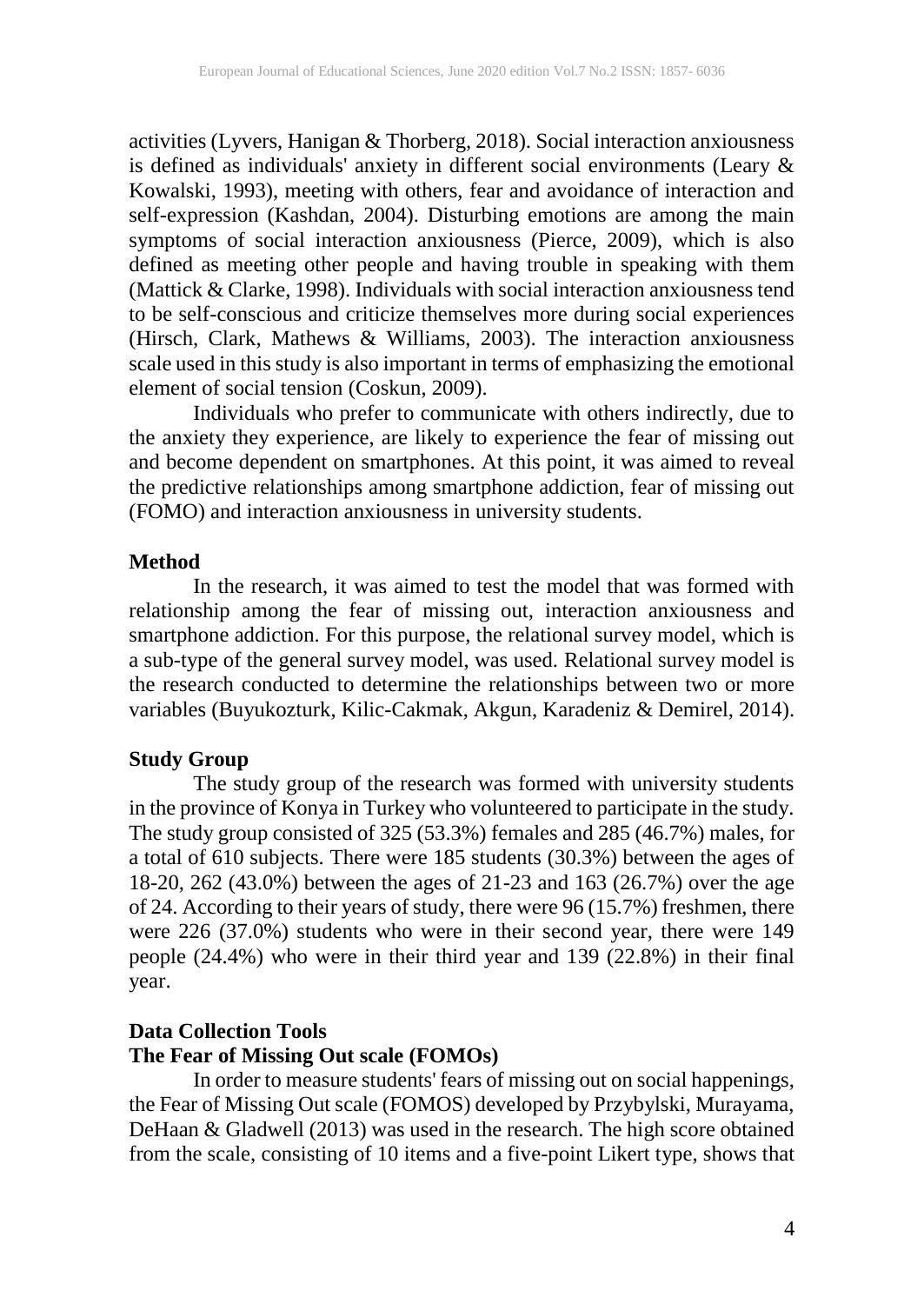the fear of missing is increased. The reliability and validity studies of the scale in Turkey was carried out by Gokler, Aydin, Unal & Metintas (2016). According to the factor analysis, the factor loads of the one-dimensional structure vary between 0.36-0.77. Cronbach alpha coefficient of the scale was found 0.81, and the test-retest reliability coefficient was 0.81 (Gokler, Aydin, Unal & Metintas, 2016). The Cronbach alpha coefficient calculated in this research was found as  $.83$ . Cronbach's alpha ( $\alpha$ ) coefficient is used to estimate the reliability of a psychometric test. If the coefficient is 0.7 and above, the reliability of the scale is considered good (Kilic, 2016).

#### **The Social Interaction Anxiousness Scale (SIAS):**

In order to measure students' interaction anxiety levels in the research, the Interaction Anxiousness Scale developed by Leary and Kowalski (1993) was used. The high score of the scale consisting of 15 items and a five-point Likert type indicates the high level of interaction anxiousness and the low score display low level of interaction anxiousness. In the studies conducted by Leary and Kowalski (1993), the internal consistency of the scale was reported as .88 and the test-retest reliability coefficient was .80. The validity and reliability studies of the Turkish sample were conducted Coskun (2009). The results of the various factor analyzes show that the items of the scale are gathered in a single factor, consistent with the original scale, and explain 44.4% of the variance. The internal consistency coefficient of the scale was found to be .91 and the test-retest reliability coefficient performed at threeweek intervals was .80 (Coskun, 2009). The Cronbach alpha coefficient calculated in this research was .65. Cronbach's alpha  $(\alpha)$  coefficient is used to estimate the reliability of a psychometric test. If the coefficient is 0.7 and above, the reliability of the scale is considered good (Kilic, 2016).

#### **Smartphone Addiction Scale Short Form:**

In order to measure students' smartphone addiction in the research, the Smartphone Addiction scale developed by Kwon et al. (2013) was used. The high score obtained from the 10-item Likert-type scale shows that smartphone addiction is high. In the studies conducted by Kwon et al. (2013), the Cronbach alpha values of the scale was reported as .96. Reliability and validity studies of the scale were carried out by Noyan, Enez-Darcin, Nurmedov, Yilmaz & Dilbaz (2015) in Turkey. Cronbach alpha coefficient, which shows the reliability of the scale, was measured as 0.867. Test-retest reliability coefficient was found to be 0.926 (Noyan, Enez-Darcin, Nurmedov, Yilmaz & Dilbaz, 2015). Cronbach alpha coefficient calculated in this research is found as .87. Cronbach's alpha  $\alpha$ ) coefficient is used to estimate the reliability of a psychometric test. If the coefficient is 0.7 and above, the reliability of the scale is considered good (Kilic, 2016).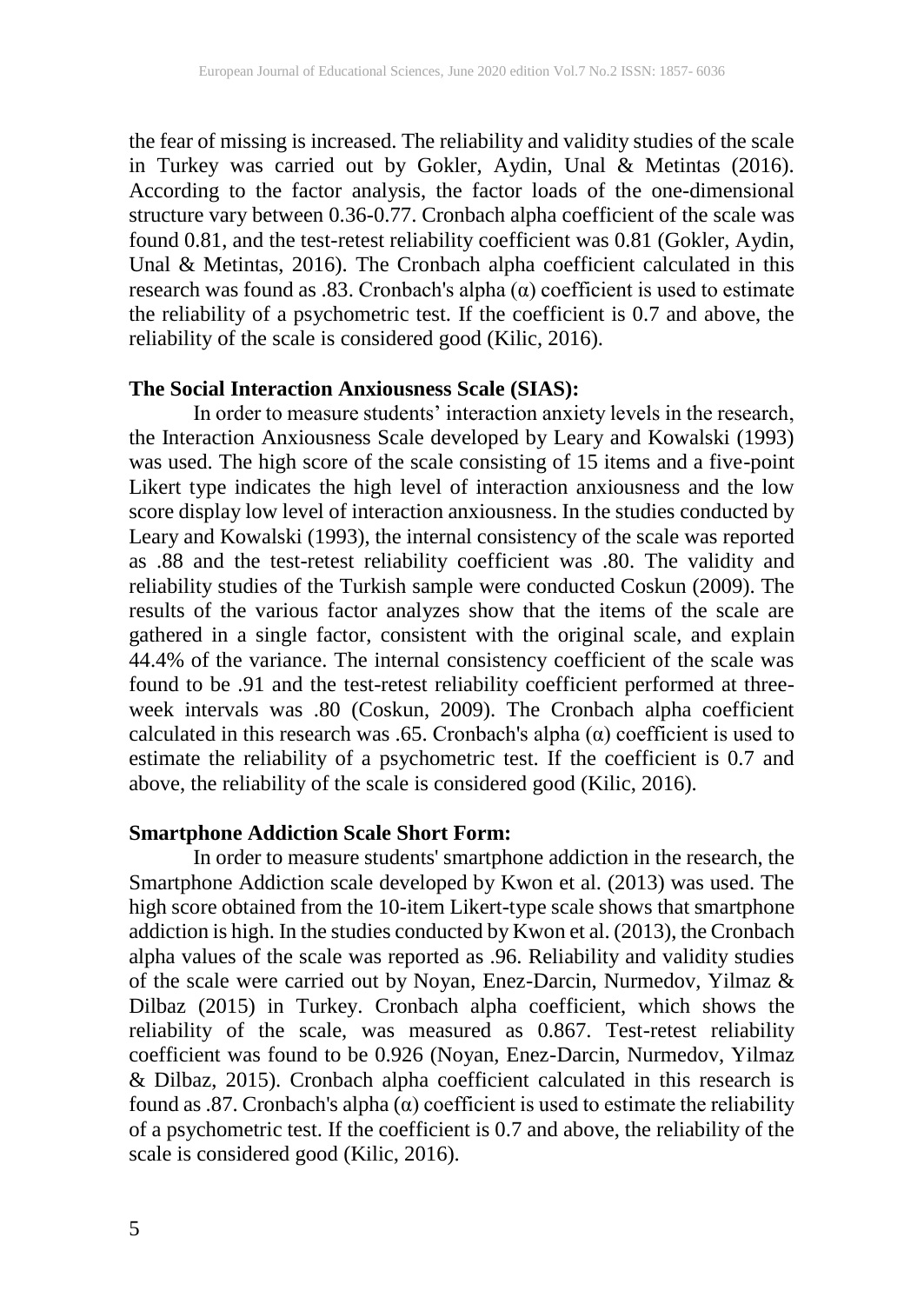## **Data Analysis**

In this study, which was conducted to test the model formed with the predictive relationships among smartphone addiction, fear of missing out (FOMO) and interaction anxiety in university students, the correlation values of variables were obtained via SPSS 21 program. Then, the model formed was tested with Structural Equation Model (SEM). SEM is a method performed to establish a statistical cause-effect bond (Byrene, 2013). Since each of the scales in the model consists of a single dimension, it reduces the standard errors in the measurement and increases the reliability (Alhija & Wisenbaker, 2006). Each scale is divided into two parcels, taking into account their internal consistency. Parceling is computing sums or average scores across multiple items. They are used as indicators of latent factors in the structural equation modeling. The model obtained in the present study was tested with the AMOS 16 program.

## **Results**

In this section, correlation analysis for the relationships among the variables and findings of the structural equation model are presented.

## **Correlation Values Between Variables**

| Allafousitess and Stilariphone Addiction |                             |             |            |  |  |  |  |
|------------------------------------------|-----------------------------|-------------|------------|--|--|--|--|
| Analyse                                  | Fear of Missing Interaction |             | Smartphone |  |  |  |  |
|                                          | Out                         | Anxiousness | Addiction  |  |  |  |  |
| Fear of Missing Out 1                    |                             | $.356**$    | $.496**$   |  |  |  |  |
| Interaction                              |                             |             | $.306**$   |  |  |  |  |
| Anxiousness                              |                             |             |            |  |  |  |  |
| Smartphone                               |                             |             |            |  |  |  |  |
| Addiction                                |                             |             |            |  |  |  |  |

Table 1. Correlation Table Among Fear of Missing Out, Interaction Anxiousness and Smartphone Addiction

According to the findings in Table 1, positive correlations were found. These correlations are as follows: between fear of missing out and smartphone addiction  $(r=496, p<01)$ ; between interaction anxiousness and smartphone addiction ( $r = .306$ ,  $p < .01$ ) and between fear of missing out and interaction anxiousness ( $r = .356$ ,  $p < .01$ ).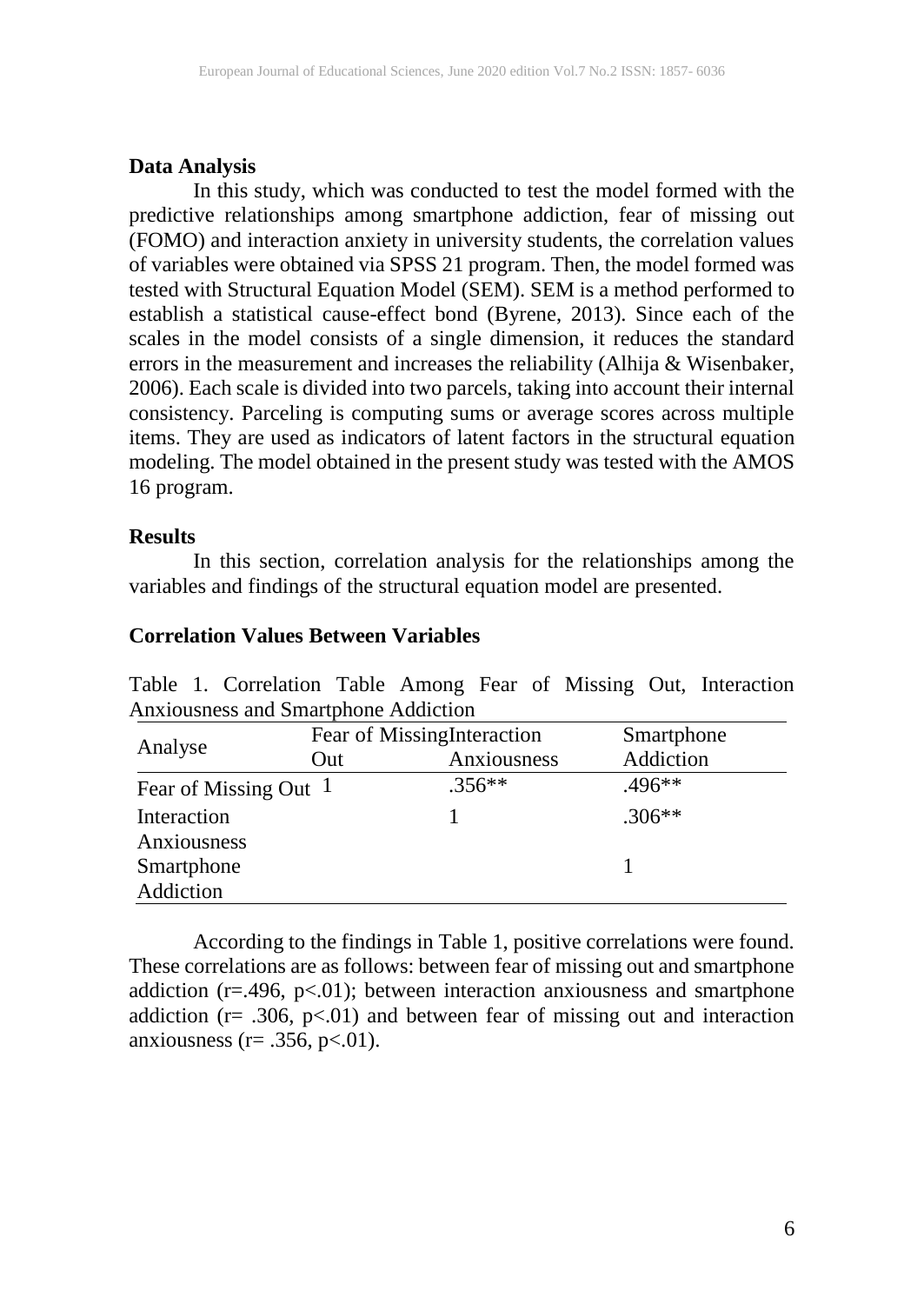#### **Structural Equation Model**

The effect of fear of missing out on interaction anxiousness and smartphone addiction and the effect of interaction anxiousness on smartphone addiction were tested via the Structural Equation Model. Each of the paths shown in the model was found statistically significant. It was observed that the fit indices of the model obtained showed a good fit.



Figure 1. Structural Equation Model Test Results Note. \*\*p<0.01, FoMO Part 1-2= Fear of missing out parcel, SA Part 1-2=Smartphone addiction parcel, IA Part 1-2=Interaction anxiousness parcel

When the fit values of the model in Figure 1 are examined, the following results were obtained:  $X^2$ /sd =1.98, RMSEA= 0.04, SRMR=0.0, AGFI=0.98, NFI =0.99, GFI =0.99, CFI =0.99, TLI = 0.98. In general, it is understood that the model has the desired level of fit (Bollen, 1989; Browne & Cudeck, 1993; Byrne, 2010; Hu & Bentler, 1999; Kline, 2011; Tanaka & Huba, 1985). The one-factor model tested is shown in Figure 1. All paths shown in the model are significant at 0.001 level. These values show that the established structural model is within acceptable limits. The standardized beta, standard error and significance values of the model are shown in Table 2.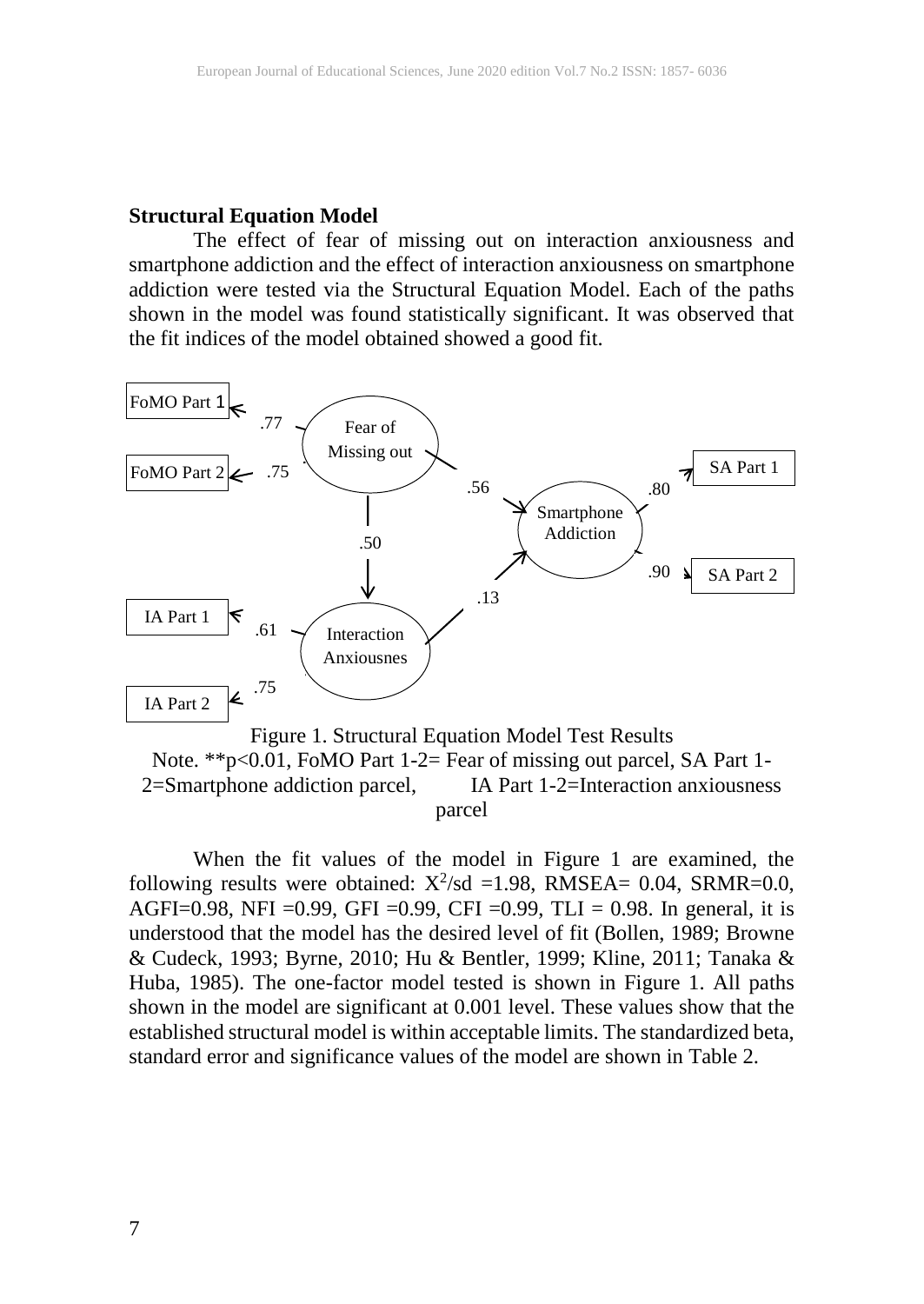| Predictive<br>Variable             | Dependent Variable      | Standardized Standard Critic<br>β | Error | Value    |
|------------------------------------|-------------------------|-----------------------------------|-------|----------|
| Fear of Missing Smartphone<br>Out  | Addiction               | 0.56                              | 0.09  | $8.29**$ |
| Fear of Missing Interaction<br>Out | Anxiousness             | 0.50                              | 0.06  | $8.08**$ |
| Interaction<br>Anxiousness         | Smartphone<br>Addiction | 0.13                              | 0.07  | $2.11*$  |
|                                    |                         | .                                 |       |          |

**Table 2. Model for Predictive Relationships Among Fear of Missing Out, Interaction Anxiousness and Smartphone Addiction**

\**p*<0.05, \*\**p*<0.01

The connection coefficient value for this factor was found to be β=0.56. Fear of missing out significantly affects interaction anxiousness and interaction anxiety affects smartphone addiction meaningfully. Connection coefficients obtained were respectively  $\beta$ =0.50 and  $\beta$ =0.13. A positive effect was observed on all paths of the model.

#### **Discussion**

According to the findings, the fear of missing out (FoMO) affects smartphone addiction significantly. This finding supports the effect of FoMO on the overuse of smartphones obtained in previous studies (Elhai, Levine, Dvorak & Hall, 2016; Chotpitayasunondh & Douglas, 2016; Clayton, Leshner & Almond, 2015; Hong, Chiu & Huang, 2012). Individuals experiencing high levels of FoMO are likely to suffer from problematic smartphone usage and emotional control (Wolniewicz, Tiamiyu, Weeks & Elhai, 2018). In addition, there is a significant relationship between addiction to the internet and social networks and the excessive usage of the smartphones (Mohammadi et al., 2018). Most smartphone users utilize the internet at high levels (Kawabe, Horiuchi, Ochi, Oka & Uenno, 2016). One of the most important channels of communication with people is through the internet, and social networks help people to be aware of what is happening around the world. Thus, avoiding the flow of information can give the person a feeling that one of their life channels has disappeared. Therefore the individual can reach for their smartphone as a means to stay informed and avoid this feeling. In addition, the positive relationship between FoMO and internet addiction support the findings of the study (Blanca & Bendayan, 2018). FoMO has been associated with problematic internet use, especially the overuse of social media (Alt, 2015; Casalea, Rugaib & Fioravantia, 2018).

Fear of missing out significantly affects interaction anxiousness. The fear of missing out is a triggering factor for people as the grasp for being aware of what is going on (Reagle, 2015), as well as the use of social media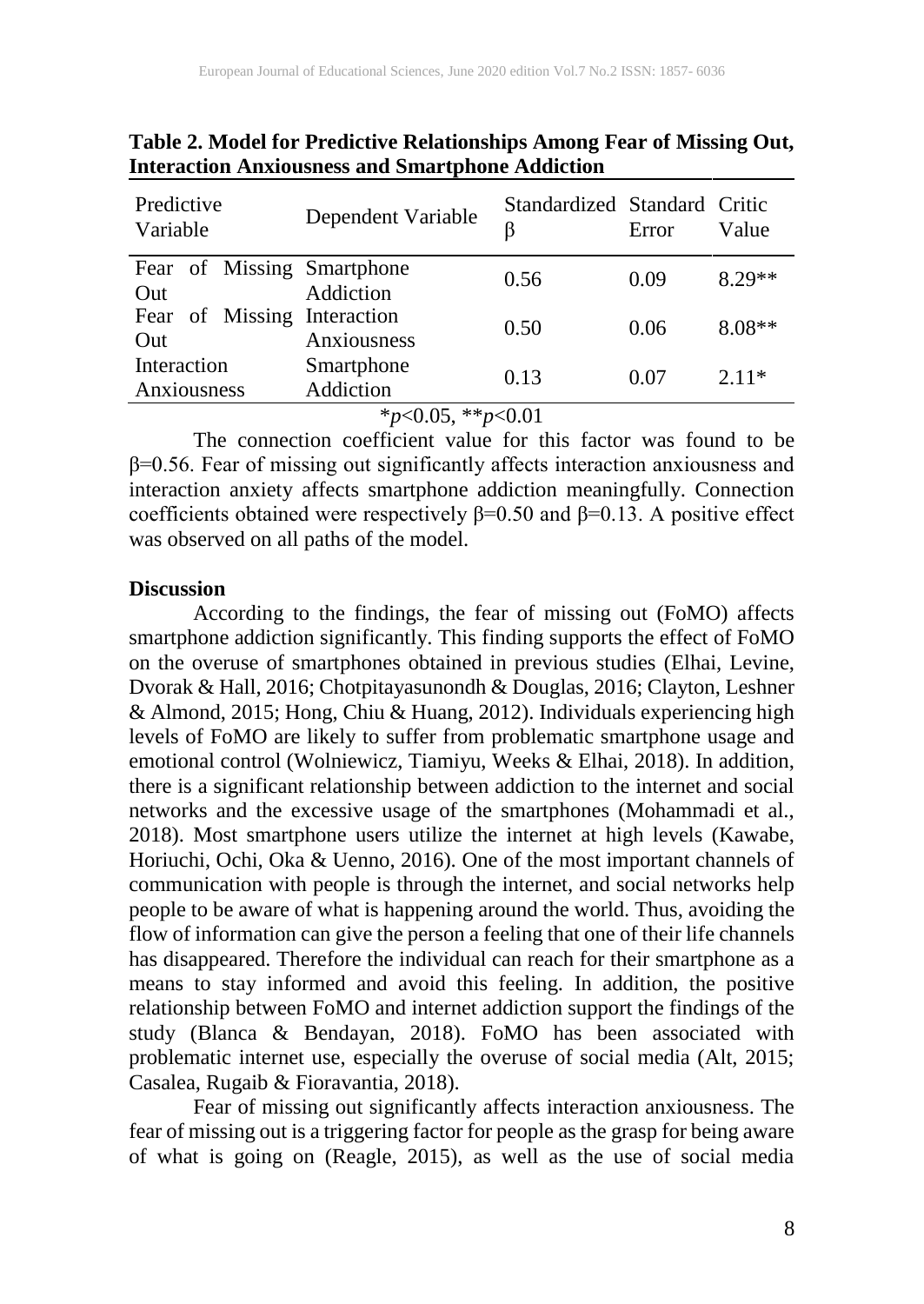(Przybylski, Murayama, DeHaan & Gladwell, 2013; Oberst, Wegmann, Stodt, Brand & Chamarro, 2017). People with interaction anxiousness are those who avoid being in face-to-face social environments and prefer mediated social relationships. Based on this, it is possible that a person who continues to communicate via the internet and waits to be informed about people minuteby-minute, will have anxiety when interacting with others. Social anxiety (Dempseya, O'Briena, Tiamiyua & Elhaia, 2019) is associated with fear of missing out on social happenings. The findings of the studies in the field (Elhai, Levine, Alghraibeh, Alafnan, Aldraiweesh & Hall, 2018; Elhaia, Yanga, Fanga, Baia & Hall, 2019) supports the findings of the present study regarding FoMO mediating the relationships between smartphone addiction and interaction anxiousness.

Interaction anxiousness significantly affects smartphone addiction. In studies conducted on the subject, smartphone addiction was found to be significantly associated with anxiety (Billieux et al. 2015; Thomsen et al., 2018). The convenience of the smartphone keeps the person in contact with other people without feeling threatened by uncomfortable emotions. For this reason, individuals with social anxiety tend to communicate with other people via their smartphones. The more the individual avoids communicating directly, the higher the anxiety of interaction can be, and the higher the frequency of smartphone usage. A statistically significant positive relationship was found between interaction anxiety and smartphone addiction among university students (Konan, Durmus, Turkoglu & Agiroglu-Bakir, 2018; Konan & Celik, 2019). There were similar results in the research conducted by Lee, Chang, Lin, & Cheng (2014). These findings support the findings obtained in the present study.

#### **Conclusion**

As a result of the study, it was found that the fear of missing out, smartphone addiction and interaction anxiousness were significantly related in university students. Additionally, the model among the variables was found to be significant. It is obvious that university students are at an important transition period in their lives. In this period, considering the risky behavior characteristics of the age range they are in, they may tend to suffer more from smartphone addiction. As they step into new social environments, they might feel anxious while communicating with people-this can easily be triggered in a university environment where they meet new people regularly. Therefore, instead of sitting, talking, traveling and communicating directly with them, they can make smartphones the easiest way to reach and be informed about these new friends. As a result, fear of missing out in university students, increases smartphone addiction, and is likely to be found in young people who have interaction anxiousness.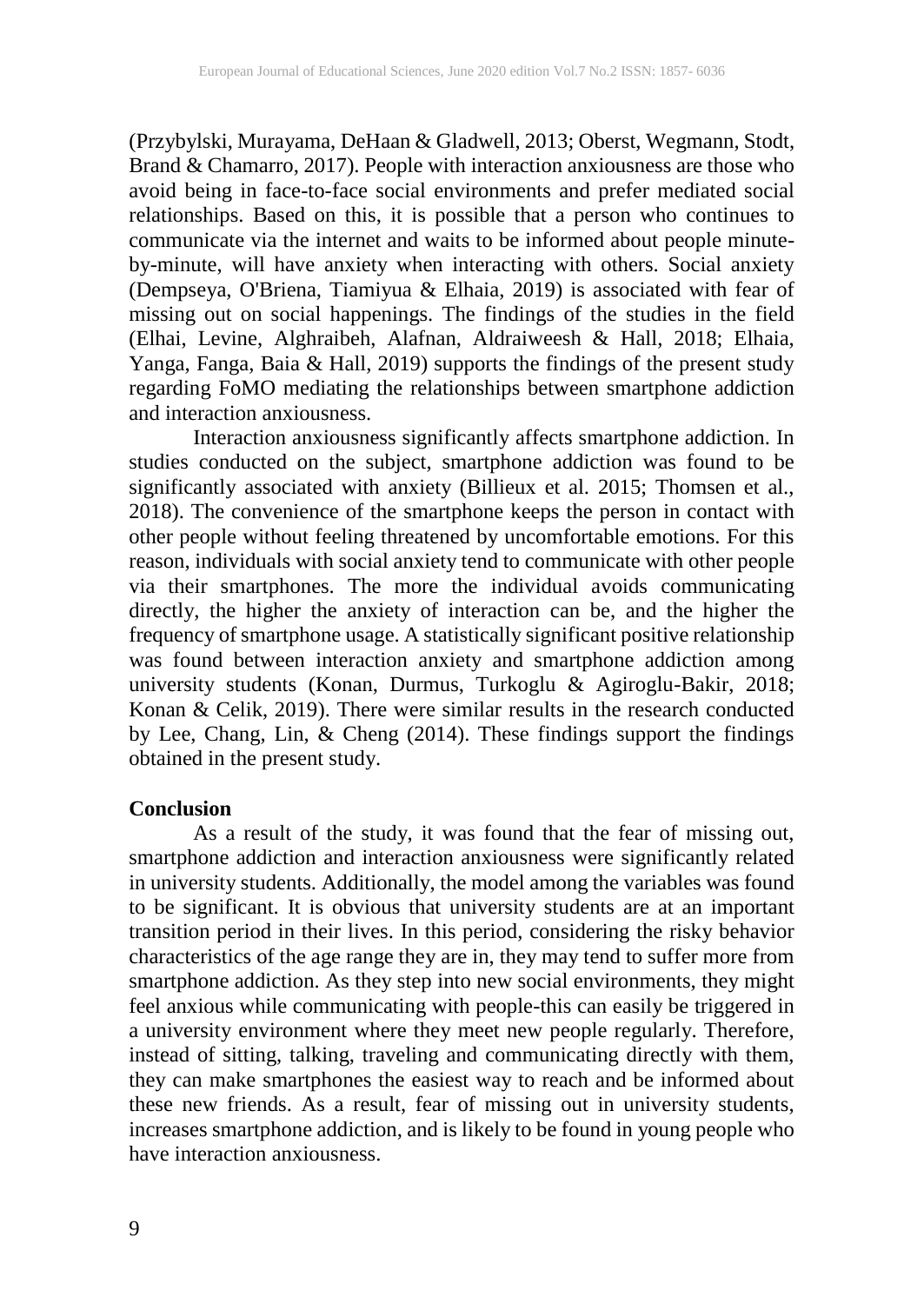#### **Recommendations**

According to the results obtained in the study, due to their developmental characteristics, university students might want to be aware of their friends' environment and what is happening in the world. This can push them to worry about being unaware of what's happening in their social environment. At the same time, young people who develop such anxiety can turn into individuals who avoid communicating face-to-face with people and instead prefer smartphone-mediated interactions, which is a potential danger for young people. Young people can and should be directed to social environments where they can have fun through face-to-face communication. Being in youth groups and participating in volunteering activities may help them work through their potential concerns. This may help them fulfill their needs of belonging to a group. At the same time, young people can be informed about to what extent the use of smart phones is necessary, as well as what kind of usage makes it problematic. The limitations imposed on the students in the necessary environments may also boost them in conscious usage of smartphones.

## **Acknowledgements or Notes**

I would like to thank Dr. Banu Uslu for her support in translation and the lifelong courage as a friend.

## **References**

- 1. Abel, J. P., Buff, C. L., & Burr, S. A. (2016). Social media and the fear of missing out: Scale development and assessment. *Journal of Business & Economics Research-First Quarter, 14(*1), 33-44.
- 2. Alhija, F. N. A., & Wisenbaker, J. (2006). A Monte Carlo study investigating the impact of item parceling strategies on parameter estimates and their standard errors in CFA. *Structural Equation Modeling: A Multidisciplinary Journal, 13*(2), 204-228. https://doi.org/10.1207/s15328007sem1302\_3
- 3. Alt, D. (2015). College students' academic motivation, media engagement and fear of missing out. *Computers in Human Behavior, 49*, 111-119.
- 4. Andrus, J., Dall, C., Hof, A.V., Laadan, O., & Nieh, J. (2011). Cells: A virtual mobile smartphone architecture. SOSP '11: Proceedings of the Twenty-Third ACM Symposium on Operating Systems Principles October 173-187 https://doi.org/10.1145/2043556.2043574
- 5. Auera, B. J., Calvia, J. L., Jordana, N.M., Schradera, D., & Byrd-Cravena, J. (2018). Communication and social interaction anxiety enhance interleukin-1 beta and cortisol reactivity during high-stakes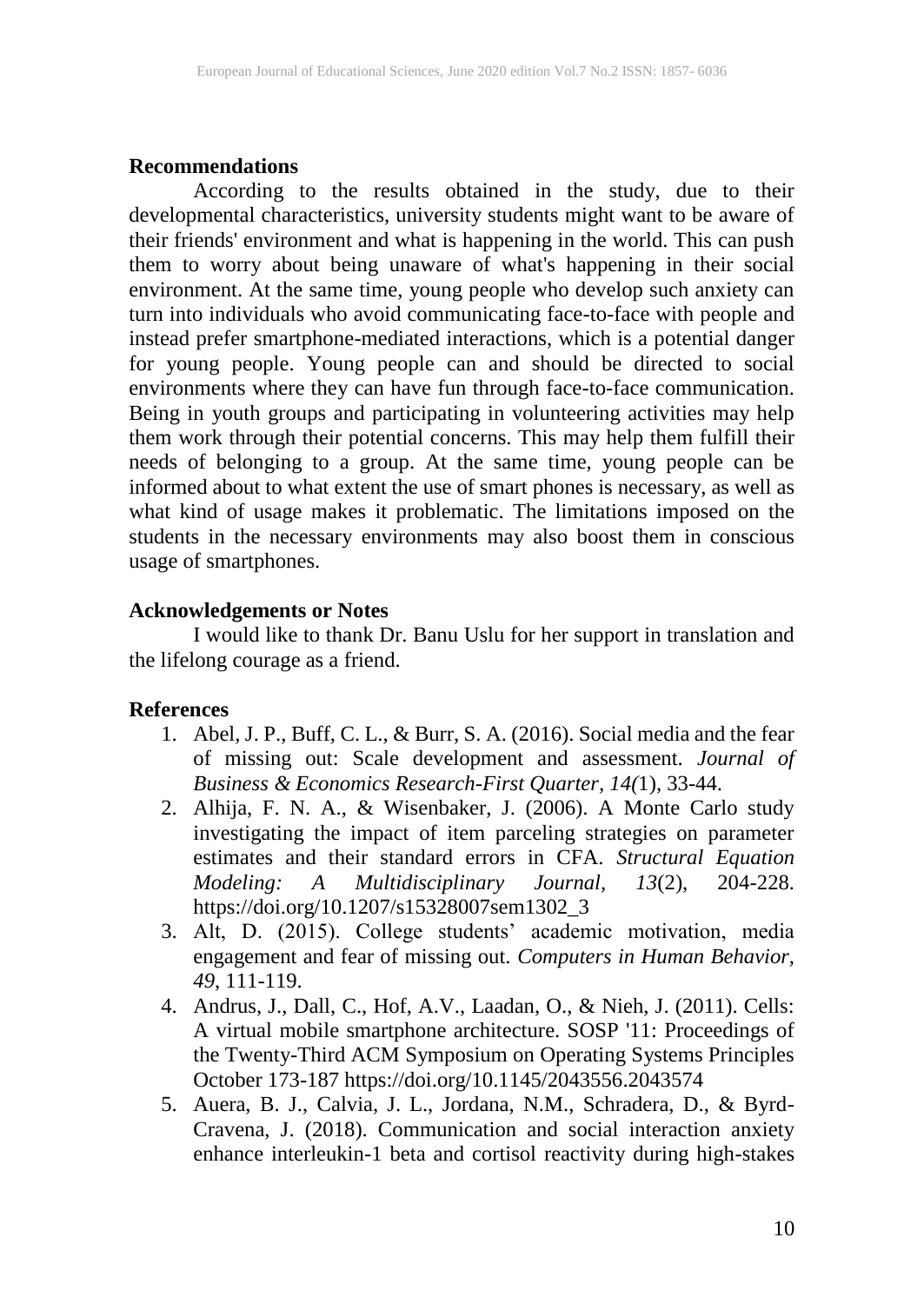public speaking. *Psychoneuroendocrinology, 94*, 83-90. https://doi.org/10.1016/j.psyneuen.2018.05.011

- 6. Baker, Z. G., Krieger, H. & LeRoy, A. S. (2016). Fear of missing out: Relationships with depression, mindfulness, and physical symptoms. *Translational Issues in Psychological Science, 2*(3), 275-282.
- 7. Billieux, J., Philippot, P., Schmid, C., Maurage, P., Mol, J. D., & Linden, M. V. D. (2015). Is dysfunctional use of the mobile phone a behavioral addiction? Confronting symptom‐based versus process‐ based approaches. *Clinical Psychology & Psychotherapy, 22*(5), 460- 468.<https://doi.org/10.1002/cpp.1910>
- 8. Blanca, M. J. & Bendayan, R. (2018). Spanish version of the Phubbing Scale: Internet addiction, Facebook intrusion, and fear of missing out as correlates. *Psicothema, 30*(4), 449-454 doi: 10.7334/psicothema2018.153
- 9. Bollen, K. A. (1989). *Structural equations with latent variables*. New York: John Wiley & Sons, Inc.
- 10. Bonetti, L., Campbell, M. A., & Gilmore, L. (2010). The relationship of loneliness and social anxiety with children's and adolescents' online communication. *Cyberpsychology, Behavior and Social Networking, 13*(3), 279-285.
- 11. Browne, M. W., & Cudeck, R. (1993). *Alternative ways of assessing model fit.* In K. A. Bollen and J. S. Long (Eds.), Testing structural equation models (pp. 136-162). Newbury Park, CA: Sage.
- 12. Buyukozturk, S., Kilic-Cakmak, E., Akgun, E.O., Karadeniz, S., & Demirel, F. (2014). *Scientific research methods.* Ankara: Pegem Academy Publishing.
- 13. Byrne, B. M. (2010). *Structural equation modeling with AMOS: Basic concepts, applications, and programming.* 2nd Edition. Routledge Taylor & Francis Group.
- 14. Casalea, S., Rugaib, L., & Fioravantia, G. (2018). Exploring the role of positive metacognitions in explaining the association between the fear of missing out and social media addiction. *Addictive Behaviors, 85*, 83-87.
- 15. Chotpitayasunondh, V., & Douglas, K. M. (2016). How "phubbing" becomes the norm: The antecedents and consequences of snubbing via smartphone. *Computers in Human Behavior, 63*, 9-18. http://dx.doi.org/10.1016/j.chb.2016.05.018.
- 16. Clayton, R. B., Leshner, G., & Almond, A. (2015). The extended iSelf: the impact of iPhone separation on cognition, emotion, and physiology. *Journal of Computer- Mediated Communication, 20*, 119- 135. http://dx.doi.org/10.1111/jcc4.12109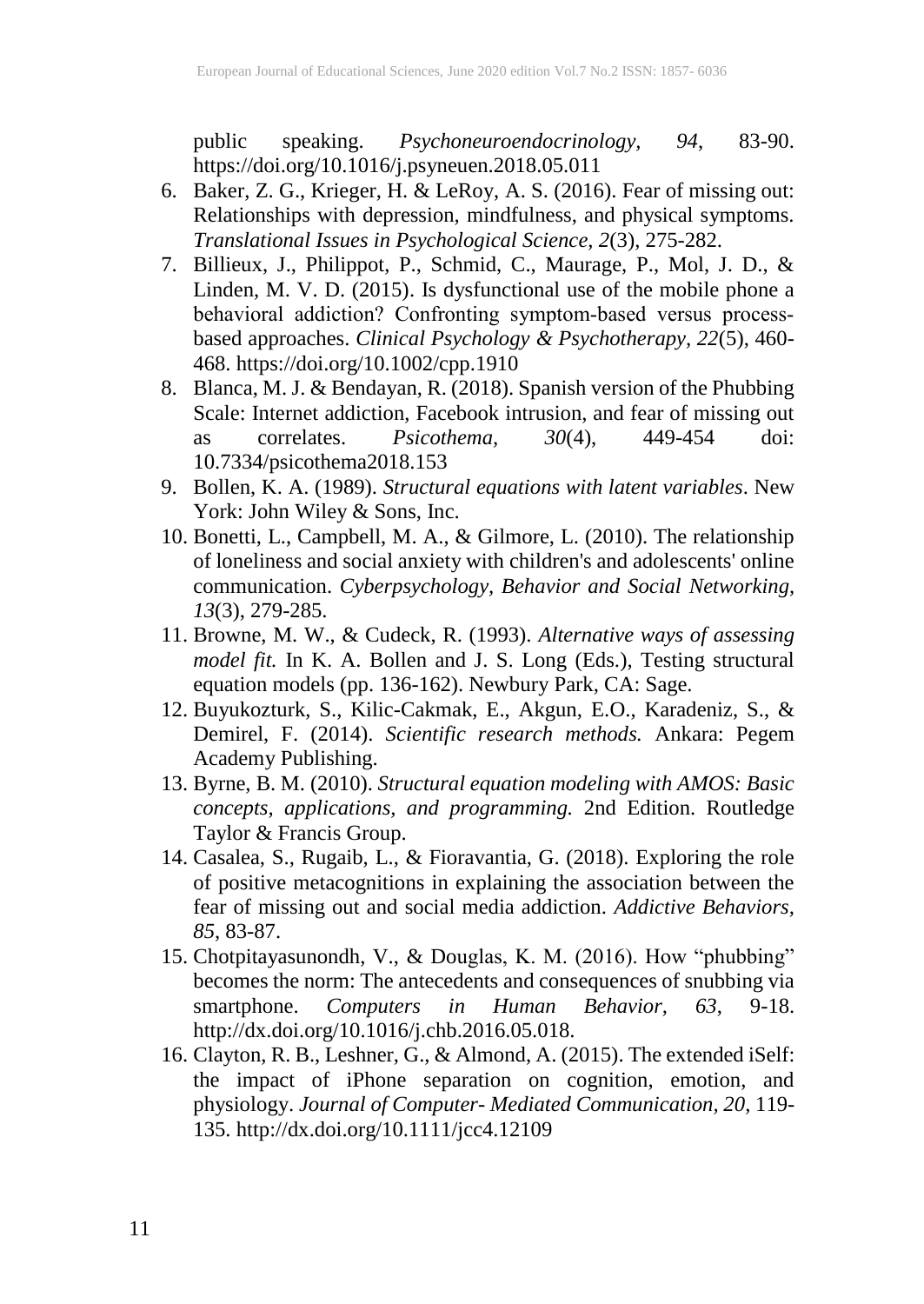- 17. Conlin, L., Billings, A. C. & Averset, L. (2016). Time-shifting vs. appointment viewing: the role of fear of missing out within TV consumption behaviors. *Communication & Society, 29*(4), 151-164.
- 18. Coskun, H. (2009). The interaction anxiousness scale: A study for validity and reliability. *Türk Psikoloji Yazıları, 12*(23), 41-49.
- 19. Dempseya, A. E., O'Briena, K.D., Tiamiyua, M.F. & Elhaia, J. D. (2019). Fear of missing out (FoMO) and rumination mediate relations between social anxiety and problematic Facebook use. *Addictive Behaviors Reports, 9,* 100-150.
- 20. Elhai, J. D., Levine, J. C., Alghraibeh, A. M., Alafnan, A., Aldraiweesh, A. A. & Hall, B. J. (2018). Fear of missing out: Testing relationships with negative affectivity, online social engagement, and problematic smartphone use. *Computers in Human Behavior, 89,* 289- 298. https://doi.org/10.1016/j.chb.2018.08.020.
- 21. Elhai, J. D., Levine, J. C., Dvorak, R. D. & Hall, B. J. (2016). Fear of missing out, need for touch, anxiety and depression are related to problematic smartphone use. *Computers in Human Behavior, 63*, 509- 516.
- 22. Elhai, J. D., Levine, J. C. & Hall, B. J. (2019). The relationship between anxiety symptom severity and problematic smartphone use: A review of the literature and conceptual frameworks. *Journal of Anxiety Disorders*, 62, 45-52. https://doi.org/10.1016/j. *Anxiety Disorders, 62*, 45-52. https://doi.org/10.1016/j. janxdis.2018.11.005.
- 23. Elhaia, J. D., Yanga, H., Fanga, J., Baia, X., Hall, B. J. (2020). Depression and anxiety symptoms are related to problematic smartphone use severity in Chinese young adults: Fear of missing out as a mediator. *Addictive Behaviors, 101*, 105962 https://doi.org/10.1016/j.addbeh.2019.04.020
- 24. Fox, J. & Moreland, J. J. (2015). The dark side of social networking sites: An exploration of the relational and psychological stressors associated with Facebook use and affordances. *Computers in Human Behavior, 45,* 168-176.
- 25. Gokler, M. E., Aydin, R., Unal, E., & Metintas, S. (2016). Determining validity and reliability of Turkish version of Fear of Missing out Scale. *Anadolu Psikiyatri Dergisi, 17*(1), 53-59.
- 26. Herrero, J., Urueña, A., Torres, A., Hidalgo, A. (2019). Socially connected but still isolated: Smartphone addiction decreases social support over time. *Social Science Computer Review, 37*, 73-88.
- 27. Hong, F. Y., Chiu, S. I., & Huang, D. H. (2012). A model of the relationship between psychological characteristics, mobile phone addiction and use of mobile phones by Taiwanese university female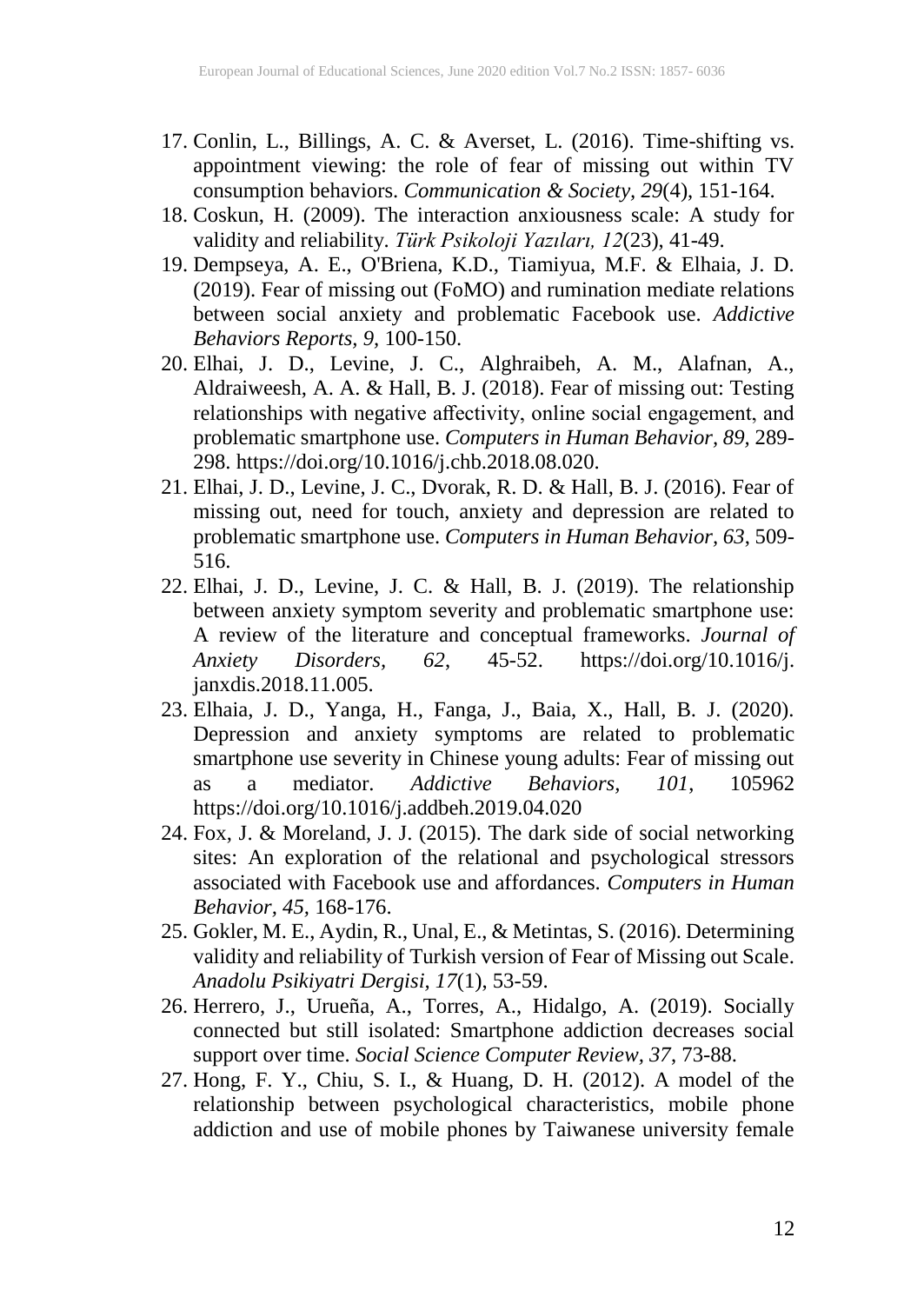students. *Computers in Human Behavior, 28,* 2152-2159. doi:10.1016/j. chb.2012.06.020

- 28. Haugi, S., Castro, R.P., Kwon, M., Filler, A., Kowatsch, T., & Schaub, M. P. (2015). Smartphone use and smartphone addiction among young people in Switzerland. *Journal of Behavioral Addictions, 4*(4), 299- 307 doi: 10.1556/2006.4.2015.037
- 29. Habke, A. M., Hewitt, P. L., Norton, G. R. & Asmundson, G. (1997). The social phobia and social interaction anxiety scales: an exploration of the dimensions of social anxiety and sex differences in structure and relations with pathology. *Journal of Psychopathology and Behavioral Assessment, 19*(1), 21-39.
- 30. Hawi, N. S. & Samaha, M. (2017a). Relationships among smartphone addiction, anxiety, and family relations. *Behavior & Information*<br>Technology,  $36(10)$ ,  $1046-1052$ . *Technology*, *36*(10), 1046-1052. https://doi.org/10.1080/0144929X.2017.1336254
- 31. Hawi, N. S. & Samaha, M. (2017b). The Relations among Social Media Addiction, Self-Esteem, and Life Satisfaction in University Students. *Social Science Computer Review, 35*(5), 576-586. doi: 10.1177/0894439316660340
- 32. Hetz, P. R., Dawson, C. L., & Cullen, T. A. (2015). Social media use and the fear of missing out (FoMO) while studying abroad. *Journal of Research on Technology in Education*, *47*(4), 259-272, doi: 10.1080/15391523.2015.1080585
- 33. Hirsch, C. R., Clark, D. M., Mathews, A., & Williams, R. (2003). Selfimages play a causal role in social phobia. *Behavior Research and Therapy, 41*(8), 909-921. doi:10. 1016/S0005-7967(02)00103-1
- 34. Hu, L. & Bentler, P. (1999). Cutoff criteria for fit indices in covariance structure analysis: conventional criteria versus new alternatives. *Structural Equation Modeling, 6*, 1-55.
- 35. Jeong, S., Kim, H. J., Yum, J., & Hwang, Y. (2016). What type of content are smartphone users addicted to?: SNS vs. games. *Computers in Human Behavior, 54*, 10-17.
- 36. Kawabe, K., Horiuchi, F., Ochi, M., Oka, Y. & Ueno, S. I. (2016). Internet addiction: Prevalence and relation with mental states in adolescents. *Psychiatry and Clinical Neurosciences, 70,* 405-412. doi:10.1111/pcn.12402
- 37. Kashdan, T. B. (2004). The neglected relationship between social interaction anxiety and hedonic deficits: differentiation from depressive symptoms. *Anxiety Disorders, 18*, 719-730.
- 38. Kilic, S. (2016). Cronbach's alpha reliability coefficient. *Journal of Mood Disorders (JMOOD)*, 6(1), 47-48.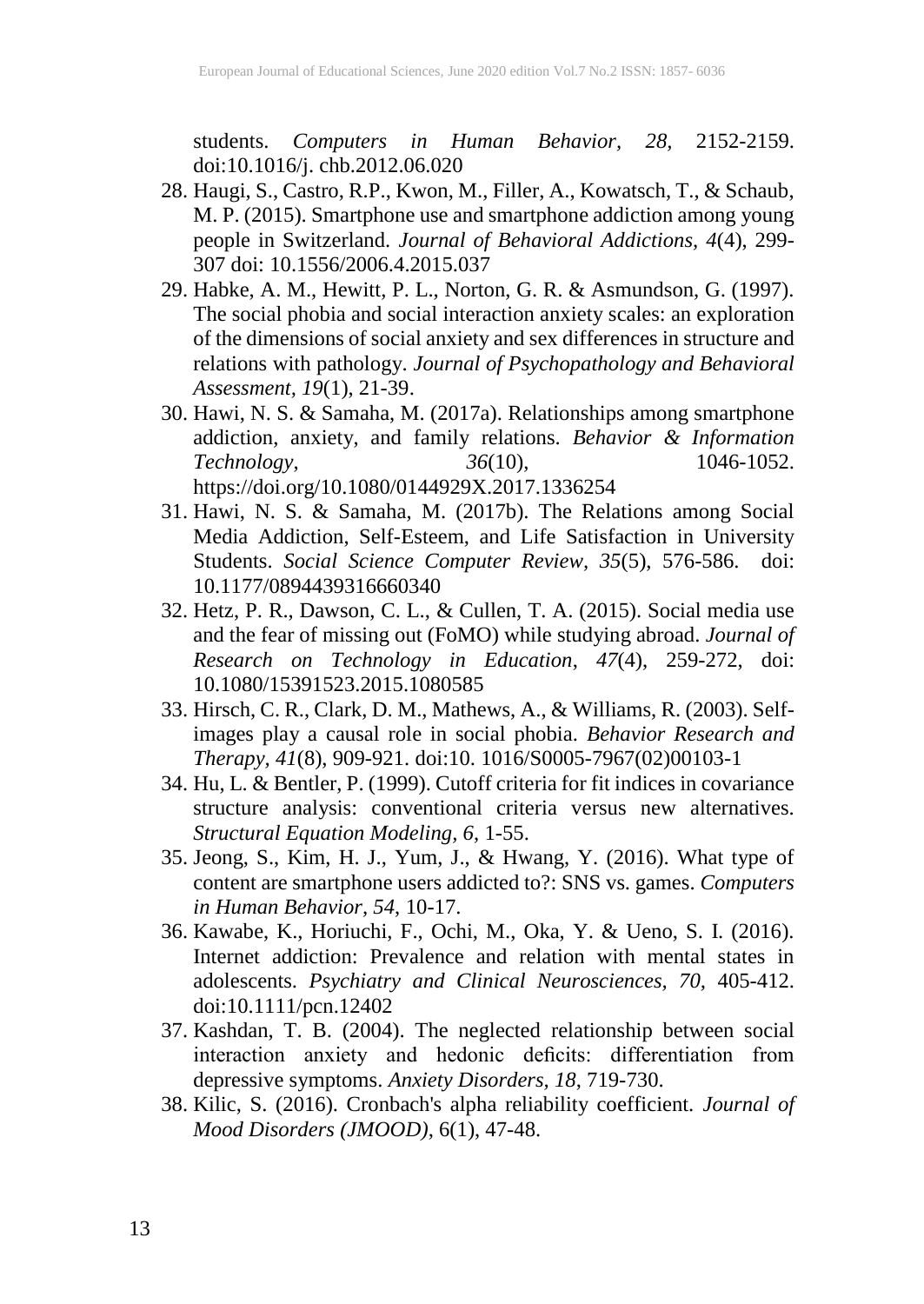- 39. Kim, K. (2013). Association between Internet overuse and aggression in Korean adolescents. *Pediatrics International, 55*(6), 703-709. doi: 10.1111/ped.12171
- 40. Kim, D., Lee, Y., Lee, J., Nam, J. K. & Chung, Y. (2014). Development of Korean Smartphone Addiction Proneness Scale for<br>Youth. PLoS ONE, 9(5), 1-8. https Youth. *PLoS ONE, 9*(5), 1-8. https ://doi.org/10.1371/journal.pone.00979 20.
- 41. Kimbrel, N. A., Mitchell, J. T., & Nelson-Gray, R. O. (2010). An examination of the relationship between behavioral approach system (BAS) sensitivity and social interaction anxiety. *Journal of Anxiety Disorders, 24,* 372-378.
- 42. Kline, R. B. (2011). Convergence of structural equation modeling and multilevel modeling (Edited Malcolm Williams & W. Paul Vogt) *In The SAGE Handbook of Innovation in Social Research Methods.* https://dx.doi.org/10.4135/9781446268261.n31
- 43. Konan, N., Durmus, E., Turkoglu, D. & Agıroglu-Bakir, A. (2018). How is smartphone addiction related to interaction anxiety of prospective teachers? *Education Science, 8*, 186. doi:10.3390/educsci8040186
- 44. Konan, N. & Celik, O. T. (2019). The mediator role of interaction anxiety in the relationship between social support perception and smartphone addiction. *Journal of Education and Future, 15*, 63-75.
- 45. Kuss, D. J. & Griffiths, M. D. (2011). Online social networking and addiction- a review of the psychological literature. *International Journal of Environmental Research and Public Health, 8*(9), 3528- 3552. doi:10.3390/ijerph8093528
- 46. Kuss, D. J., Griffiths, M. D., Karila, L. & Billieux, J. (2014). Internet addiction: a systematic review of epidemiological research for the last decade. *Current Pharmaceutical Design, 20* (25), 4026-4052.
- 47. Kwon, M., Lee, J. Y., Won, W. Y., Park, J. W., Min, J. A., Hahn, C., Gu, X., Choi, J. H., & Kim, D. J. (2013). Development and validation of a smartphone addiction scale (SAS). *PLoS ONE, 8*(2), e56936.
- 48. Laconi, S., Tricard, N., & Chabrol, H. (2015). Differences between specific and generalized problematic Internet uses according to gender, age, time spent online and psychopathological symptoms. *Computers in Human Behavior, 48*, 236-244, http://dx.doi.org/10.1016Zj.chb.2015.02.006.
- 49. Leary M. R. & Kowalski, R. M. (1993). The interaction anxiousness scale: Construct and criterion-related validity. *Journal of Personality Assessment, 61* (1), 136146.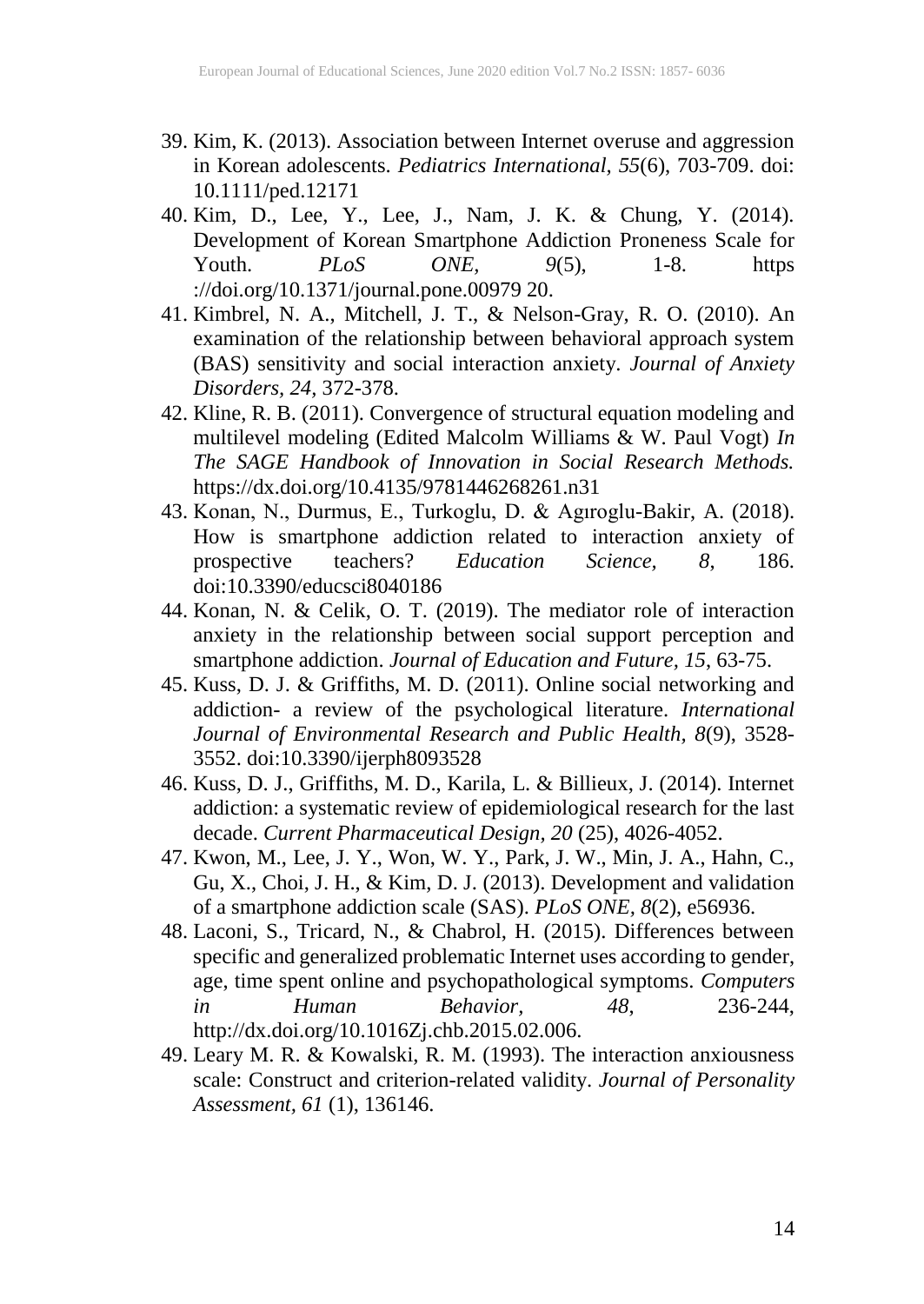- 50. Lee, Y. K., Chang, C. T., Lin, Y., & Cheng, Z. H. (2014). The dark side of smartphone usage: Psychological traits, compulsive behavior and technostress. *Computer Human. Behavior, 31*, 373-383.
- 51. Lyvers, M., Hanigan, C. & Thorberg, F. A. (2018). Social interaction anxiety, alexithymia, and drinking motives in Australian university students. *Journal of Psychoactive Drugs, 50*(5), 402-410, doi: 10.1080/02791072.2018.1517228
- 52. Lopez-Fernandez, O. (2017). Short version of the Smartphone Addiction Scale adapted to Spanish and French: Towards a crosscultural research in problematic mobile phone use. *Addictive behaviors, 64*, 275-280. http://dx.doi.org/10.1016/j.addbeh.2015.11.013
- 53. Mattick, R. P., & Clarke, J. C. (1998). Development and validation of measures of social phobia scrutiny fear and social interaction anxiety. *Behavior Research and Therapy, 36*, 455-470.
- 54. Mohammadi, S., Valinejadi, A., Saman, J. A., Karimpour, H., Kaivanfar, M. Safaeipour, M., Mohammadi, A., & Kawyannejad, R. (2018). Assessment of addiction to internet, smartphone and social networks among students of medical sciences: a cross sectional study. *Electron J Gen Med, 15* (4), em35. https://doi.org/10.29333/ejgm/85685
- 55. Mok, J. Y., Choi, S. W., Kim, D. J., Choi, J. S., Lee, J., Ahn, H., Choi, E. J., & Song, W. Y. (2014). Latent class analysis on internet and smartphone addiction in college students. *Neuropsychiatric Disease and Treatment 10*, 817-128. doi:10.2147/NDT.S59293.
- 56. Noyan, C. O., Enez-Darçın, A., Nurmedov, S., Yilmaz, O. & Dilbaz, N. (2015). Validity and reliability of the Turkish version of the smartphone addiction scale-short version among university students. *Anadolu Psikiyatri Dergisi, 16* (1), 73-81.
- 57. Oberst, U., Wegmann, E., Stodt, B., Brand, M., & Chamarro, A. (2017). Negative consequences from heavy social networking in adolescents: the mediating role of fear of missing out. *Journal of Adolescence, 55*, 51-60.
- 58. O'Reilly, M. (1996). Internet addiction: a new disorder enters the medical lexicon. *Canadian Medical Association Journal, 154*(12), 1882-1883.
- 59. Park, B. W., & Lee, K. C. (2011). The effect of users' characteristics and experiential factors on the compulsive usage of the smartphone. *Ubiquitous Computing and Multimedia Applications, 151*, 438-446.
- 60. Pierce, T. (2009). Social anxiety and technology: Face-to-face communication versus technological communication among teens. *Computers in Human Behavior*, *25,* 1367-1372.